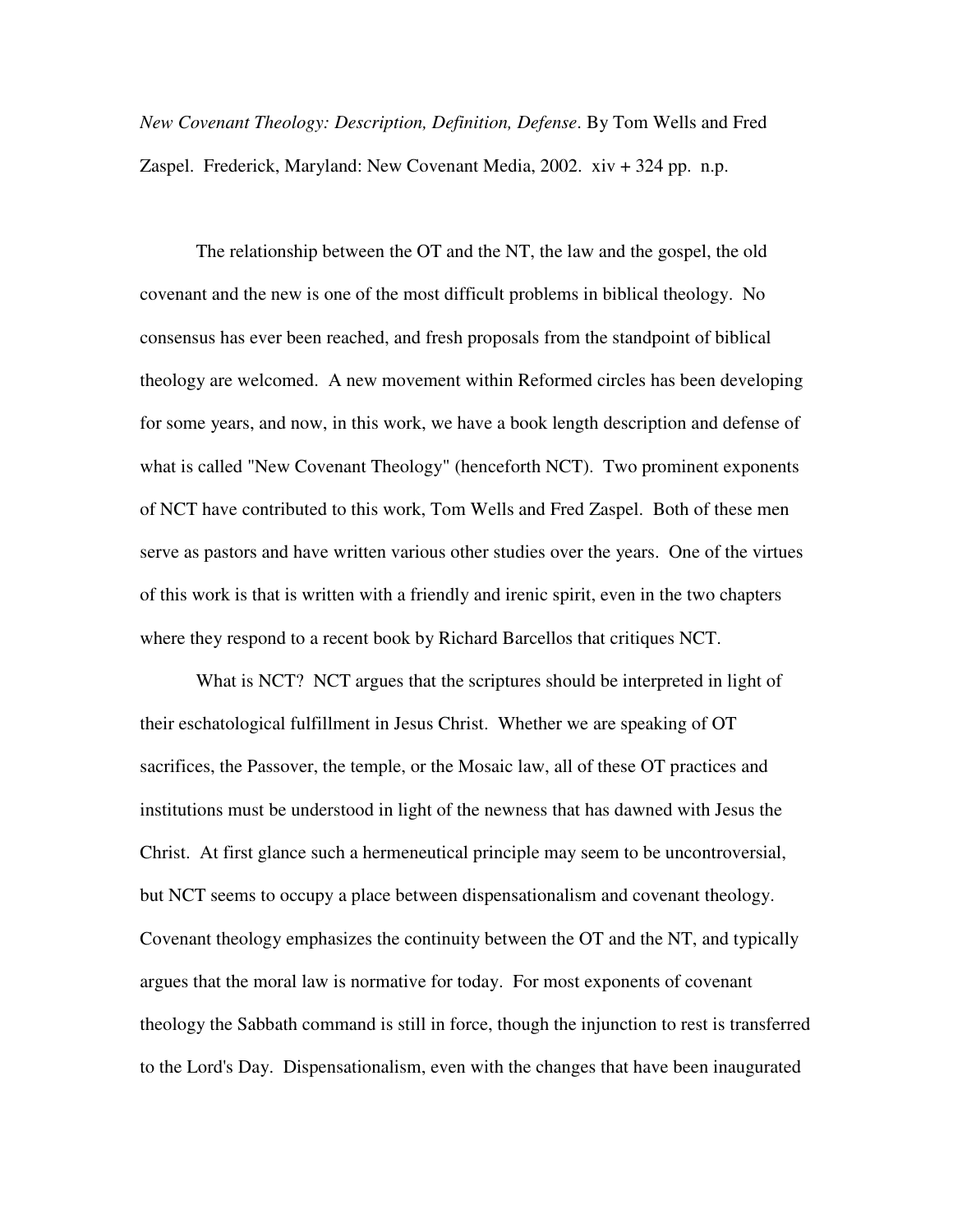with progressive dispensationalism, stresses the discontinuity between the old covenant and the new, even though most dispensationalists believe that the OT prophecies will be fulfilled literally in the future.

The hermeneutical principle of NCT leads them in a different direction. Wells and Zaspel emphasize that the Mosaic Covenant has come to an end with the coming of Jesus Christ. Dividing the Mosaic law into the three categories of civil, ceremonial, and moral, and seeing the latter as still binding is unpersuasive. The Sinai Covenant has been set aside now that Christ has come. Indeed, the Mosaic Covenant points to Christ and is fulfilled in Christ. They do not conclude from this that believers are no longer under moral norms. Rather, believers are subject to the law of Christ, and the law of Christ is discerned from the NT. Wells and Zaspel maintain that many of the moral norms of the OT (nine of the ten commandments of the Decalogue) continue to be normative. They are normative, however, because they are part of Christ's law, not because they hail from the Mosaic law. The Sabbath, on the other hand, is no longer binding upon believers. The Sabbath points to the eschatological rest believers have in Christ, and there is no need for believers to observe it today, for it was the sign of the Mosaic Covenant that is no longer in force.

The difference between NCT and Covenant Theology is quite clear since the latter sees the Sabbath as normative for today. Wells and Zaspel concentrate particularly on the role of the Mosaic Law, and in this sense they are closer to Dispensationalism. Still, the hermeneutical principle, if applied consistently, would likely lead to different eschatological conclusions from what we see in Dispensationalism. Indeed, the hermeneutical principle of interpreting the OT in light of the NT is typical of the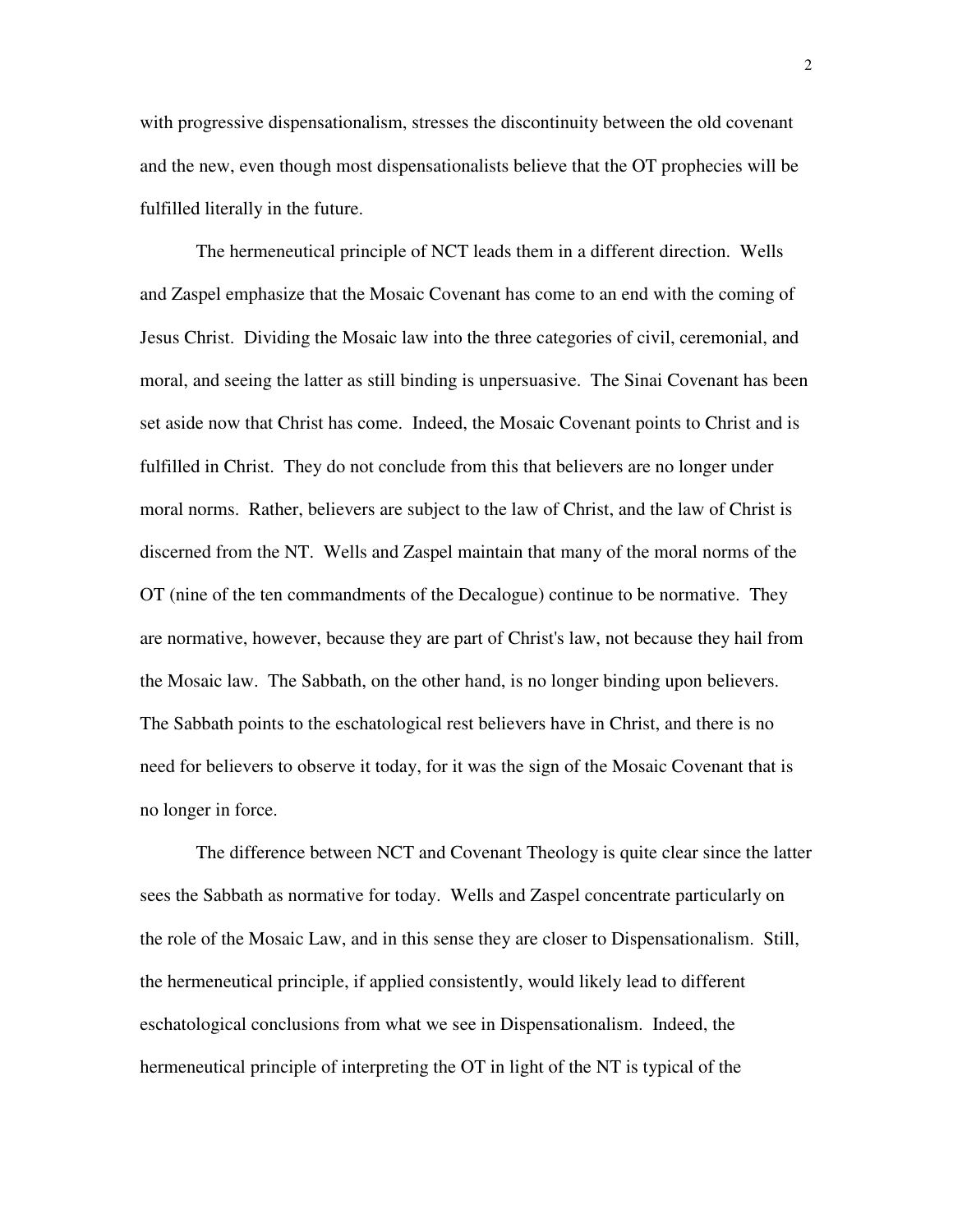eschatology of most who espouse Covenant Theology. Hence, it may be the case that advocates of NCT will truly occupy a place between Dispensationalism and Covenant Theology.

Wells and Zaspel focus on Matt 5:17-20 in four of their chapters and on the Sabbath in two others. Their interest is clearly in a proper understanding of the law and its relevance for Christians today. They rightly argue that Matt 5:17-20 teaches that the law reaches it eschatological fulfillment in Christ and points to Christ. They are also correct in saying that Matt 5:17-20 points to discontinuity between the OT law and the NT law. If Matt 5:17-20 teaches absolute continuity, then it would follow that believers should practice circumcision and observe food laws. But Matthew clearly implies that food laws are no longer in force in Matt 15:1-20. On the other hand, I am less convinced with their contention that Matt 5:21-48 actually teaches that the law of Christ is superior to and brings to an end the specific Mosaic statutes addressed in these verses. The text is extremely difficult, but I am still more persuaded by the view that Jesus rightly interprets misunderstandings of the OT law. For example, the taking of oaths is not absolutely prohibited by Jesus despite his words in Matt 5:33-37. We see from Matt 23:16-22 that some abused oath-taking through casuistry. An absolute prohibition of oaths is also unlikely since Paul took oaths (cf. Rom 1:9; 2 Cor 1:23), and even God swore by himself (Heb 6:13-17). Even more important, Wells and Zaspel should clarify that NCT does not stand or fall on this issue in any case. Both truths may be explicated in Jesus' ministry, i.e., he rightly interprets the law and he teaches that the law finds it fulfillment in Christ. Perhaps many could agree that the content of the law of Christ is clarified through Jesus' exposition of the law in Matt 5:17-20.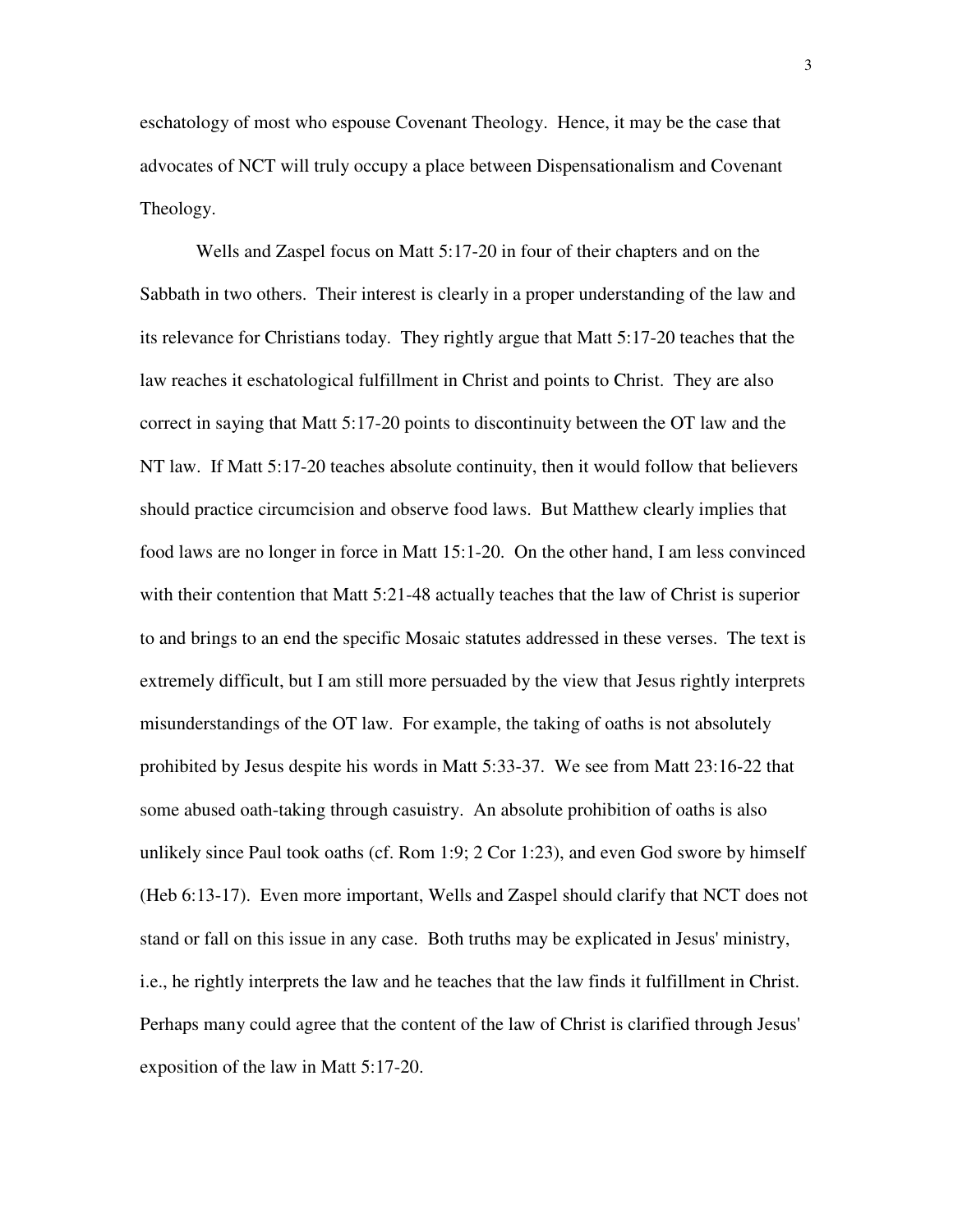Surely Matt 5:17-20 is important in determining one's view of the law. Still, the authors provide little discussion of the Mosaic Covenant in its OT context. They discuss the OT law frequently and particularly the Decalogue, and yet the covenantal context in which the OT law is placed receives little attention. They emphasize that the law cannot justify, but we are not given much help in understanding the role of the Mosaic Covenant as a whole. One of the key issues for NCT in the future is to explicate more fully in what sense the Mosaic Covenant is gracious and in what sense it leads to death and is to be distinguished from the covenant with Abraham.

The authors may also underestimate the meaning of the commands in the Decalogue. The prohibition in the tenth commandment against coveting may suggest that each one of the commandments, even in their original context, should not be limited merely to external actions. Even though Job did not receive the Torah, his words in Job 31:1 seem to confirm this view in the injunction against adultery. "I have made a covenant with my eyes; how then could I gaze at a virgin?" In some instances it seems that Wells and Zaspel strain to emphasize the discontinuity between the OT law and the law of Christ in order to emphasize the newness of what has come in Christ. But their basic thesis can still stand even if the OT commands are not merely external commands. They rightly say that moral norms for believers are summed up in Christ's law, that Christ's law includes many moral norms from the OT, and that the Mosaic Covenant has been both abolished and fulfilled with the coming of Christ.

Tom Wells has an intriguing chapter on creeds near the end of the book. He worries that creeds may hinder us from engaging in biblical theology, preventing us from seeing new truths in God's word. At the same time, he acknowledges that creeds play an